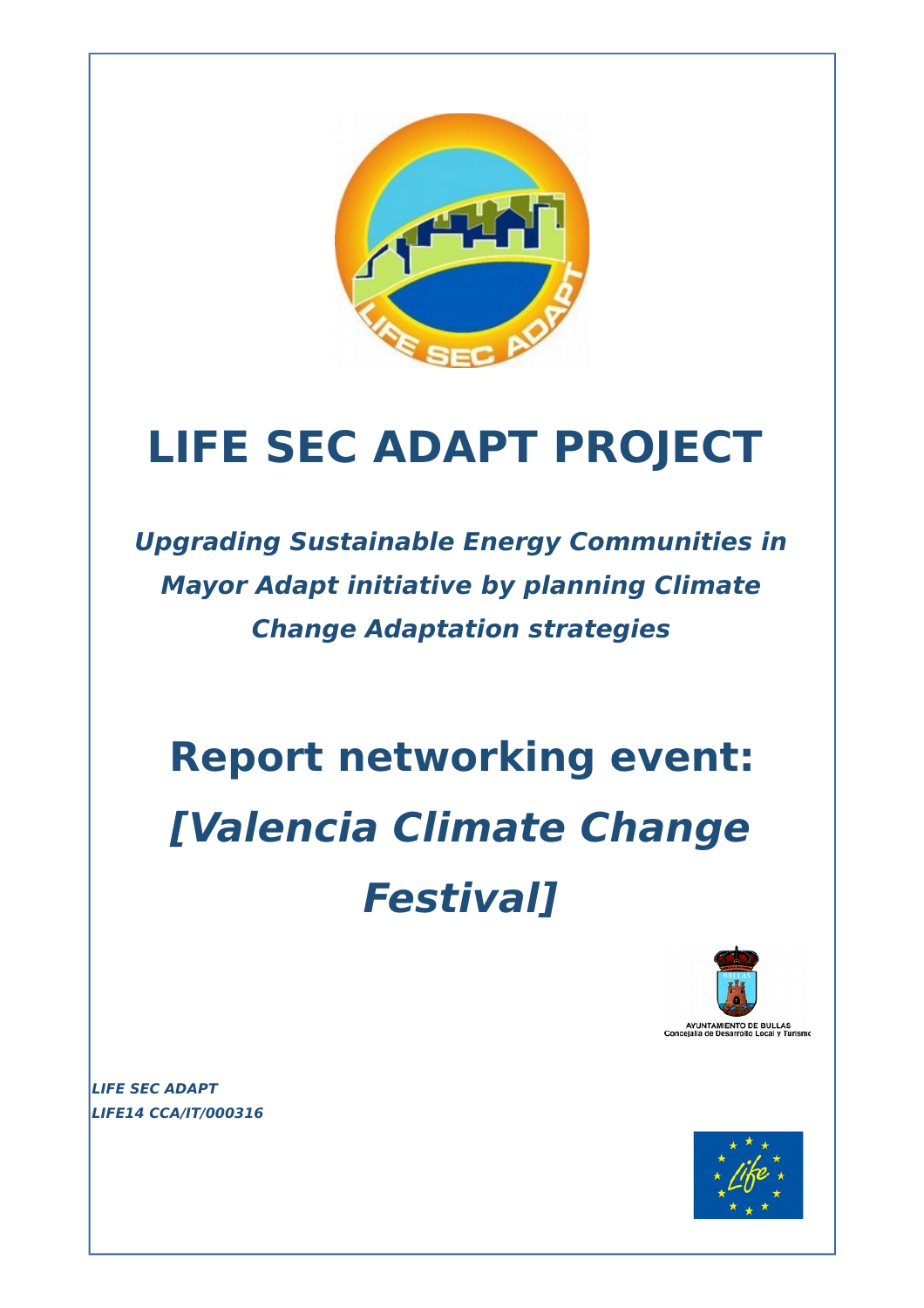| <b>PROGRAMME</b>    | LIFE 2014 - 2020 - Climate Change                                                                            |
|---------------------|--------------------------------------------------------------------------------------------------------------|
|                     | Adaptation                                                                                                   |
| <b>PROJECT</b>      | <b>LIFE SEC ADAPT</b>                                                                                        |
| <b>ACRONYM</b>      |                                                                                                              |
| <b>PROJECT CODE</b> | LIFE14/CCA/IT/00036                                                                                          |
| <b>TITLE</b>        | Climateurope Festival 2017:<br>explore challenges and opportunities<br>of climate services for your activity |
| <b>ACTION/TASK</b>  | E2 - Networking with other LIFE and/or non-                                                                  |
| <b>RELATED</b>      | <b>LIFE</b> projects                                                                                         |
| <b>DATE OF</b>      | 5-7 April                                                                                                    |
| <b>DELIVERY</b>     |                                                                                                              |
| <b>VERSION</b>      |                                                                                                              |
| <b>AUTHOR</b>       | Lourdes María Fernández Fernández                                                                            |

**LIFE SEC ADAPT LIFE14 CCA/IT/000316** 

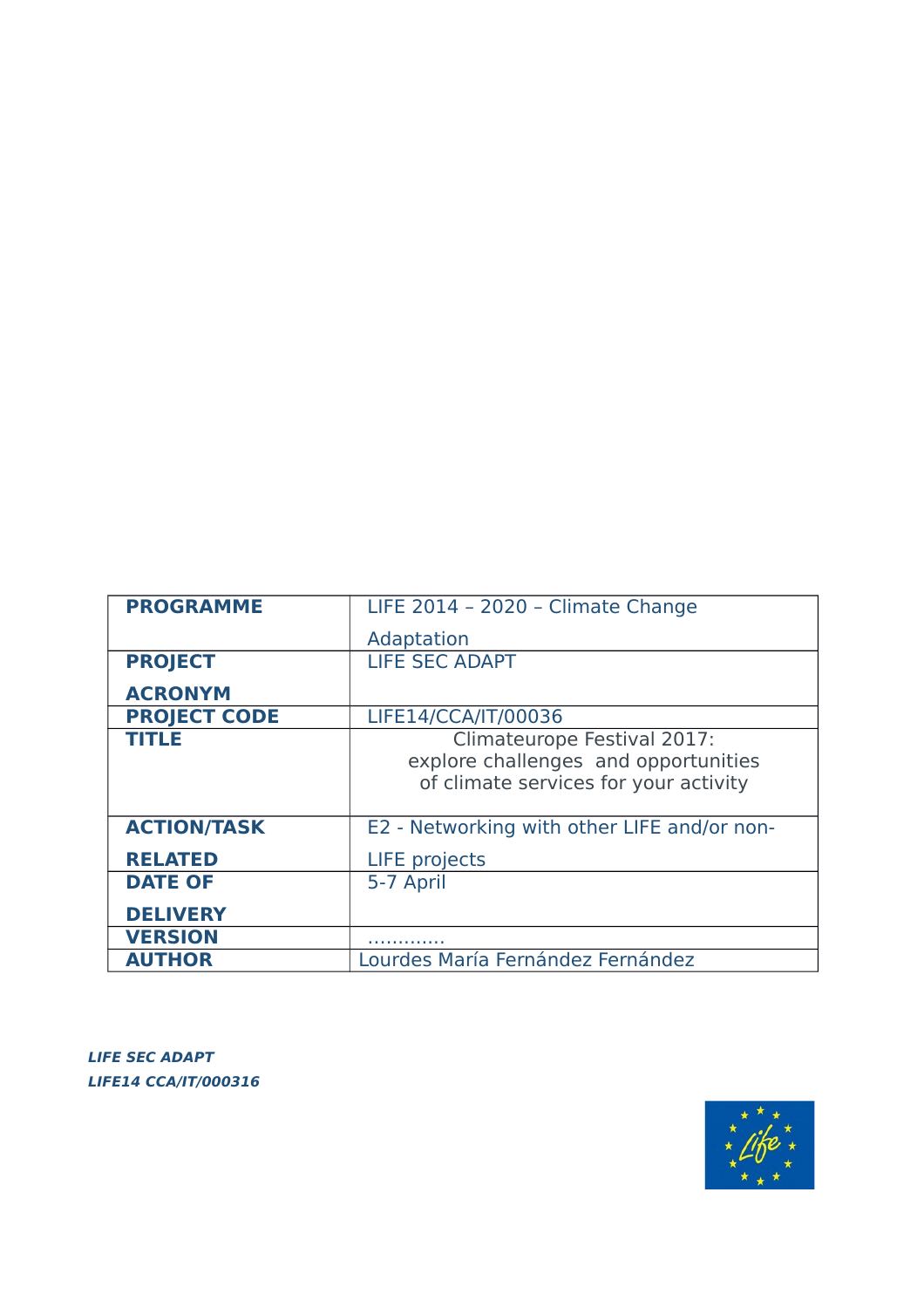

## **General information**

 $\overline{\Gamma}$ 

| Select typology:                           | Seminar<br>conference<br><b>Training</b><br>$\bullet$                                                        |
|--------------------------------------------|--------------------------------------------------------------------------------------------------------------|
| Title:                                     | Climateurope Festival 2017:<br>explore challenges and opportunities<br>of climate services for your activity |
| Name of the<br>organisation<br>proposer:   | Climateurope Festival 2017<br>Funded by the European Union under Horizon 2020.<br>Project ref. 689029        |
| date:                                      | 5-7 April                                                                                                    |
| <b>SEC ADAPT partners</b><br>participating | <b>Bullas Municipality</b>                                                                                   |
| Website info:                              | http://www.climateurope.eu/events-climateurope/festival/about-<br>climateurope-festival-2017/                |

## **Specific information**

| Main thematic<br>addressed:                                       | <b>Climate Adaptation</b><br>$\bullet$<br><b>Climate Mitigation</b><br>$\bullet$<br>Weather phenomena<br>$\bullet$                                                                                                                                                    |
|-------------------------------------------------------------------|-----------------------------------------------------------------------------------------------------------------------------------------------------------------------------------------------------------------------------------------------------------------------|
| type of stakeholders<br>involved (specify<br>numbers if possible) | <b>Public Administration</b><br>$\bullet$<br>• Academic Institution<br><b>Business sector - Individual Consultant or companies</b><br>$\bullet$<br><b>ONG</b> - civil association<br>$\bullet$<br><b>Individual Citizen</b><br>$\bullet$<br>100 experts.<br>$\bullet$ |